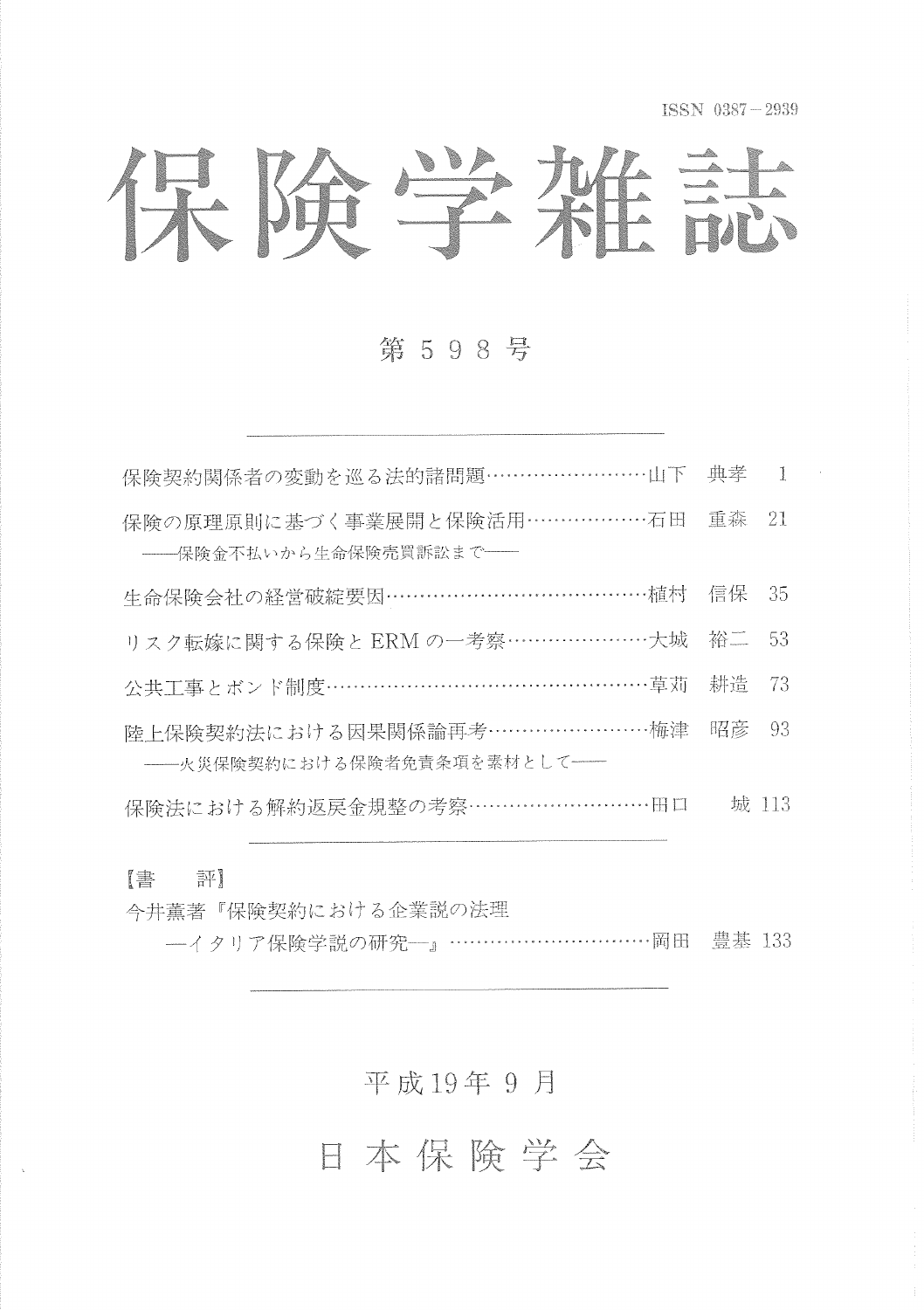

|                                  | 保険学雑誌   |                                        |   |
|----------------------------------|---------|----------------------------------------|---|
|                                  | 第 598 号 |                                        |   |
| 平成19年 9 月30日 - 発行                |         |                                        |   |
|                                  |         | 《非壳品》                                  |   |
|                                  | 編集委員    | 石名坂 邦 昭                                |   |
|                                  |         | こうしょう 井の口 富士 しんしょう                     | 夫 |
|                                  |         | 藤田楯彦                                   |   |
|                                  |         | 古田英之                                   |   |
|                                  |         | 山野嘉朗                                   |   |
|                                  |         | 吉澤卓                                    | 哉 |
|                                  |         |                                        |   |
| 編集兼<br>Η<br>発行者                  |         | 本保険学会                                  |   |
| ●100-0005 東京都千代田区丸の内3-4-1        |         | 新国際ビル8階生命保険文化センター内                     |   |
|                                  |         |                                        |   |
| Ħ<br>発 行 所                       |         | 本保険学会                                  |   |
| – 憑100-0005 東京都千代田区丸の内 3 − 4 − 1 |         | 新国際ビル8階生命保険文化センター内                     |   |
|                                  | 雷       | 話 (03)5220―8523<br>振蓉口座 00150-0-150977 |   |
|                                  |         |                                        |   |

印刷所 株式会社 松 濤 企 画 **西101-0051 東京都千代田区神田神保町 2-44 5階**